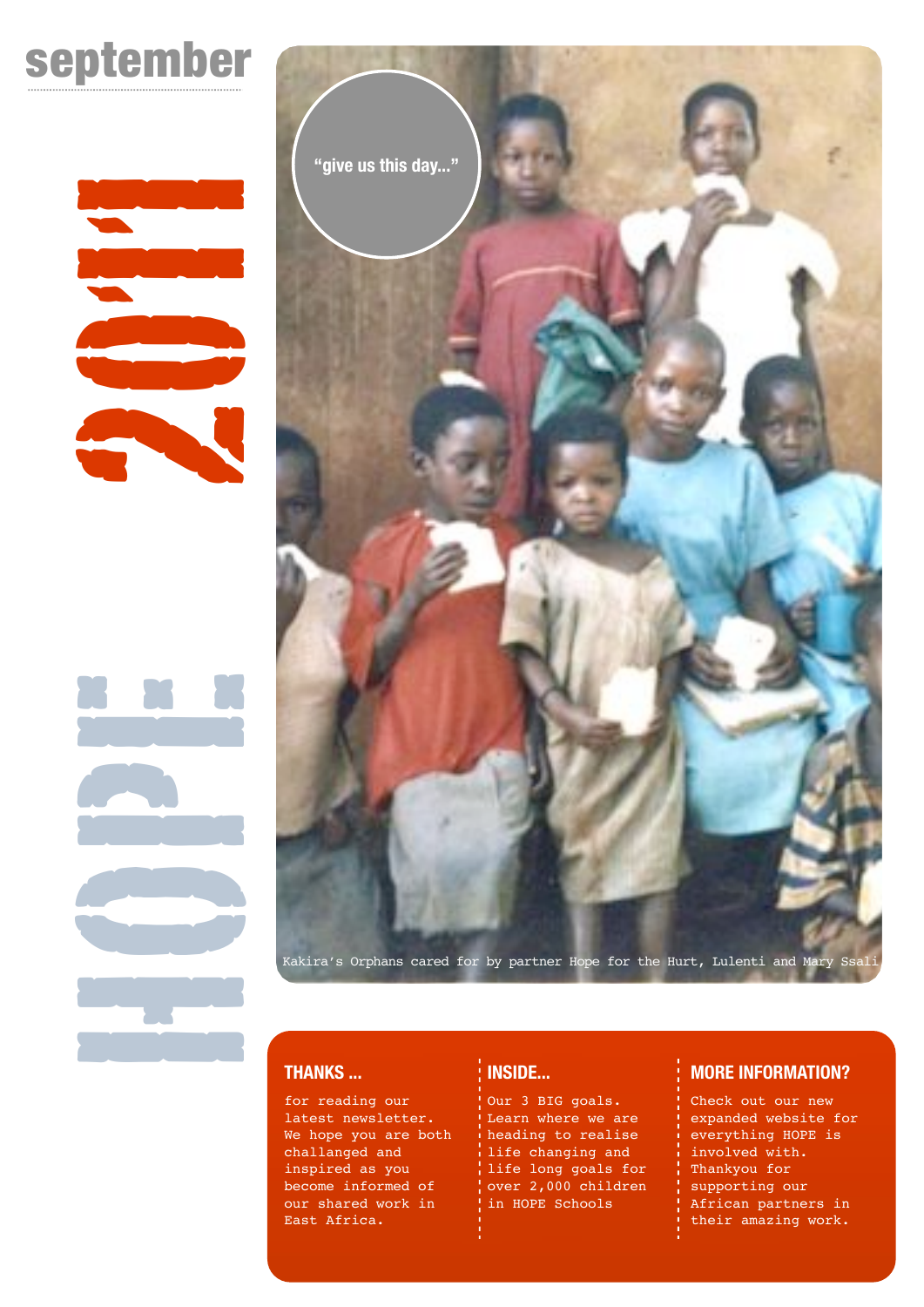# HOPE FOR A BRIGHTER FUTURE 3 BIG goals that give us all a great challenge; standing with our children, from Nursery School to adulthood

When Australia HOPE International commences a new school with our African partners, it is very exciting to see hope ignited in their eyes and the lives of their guardians and relatives.

But it is quite easy to start a nursery school for beautiful needy young children, who enthusiastically gather daily to learn all they can in whatever facilities are available. The thing that we can forget briefly is that children grow! And with that growing comes added and increasing challenges... Nursery School then Primary School, followed by Senior School, and then 2

# **Our Commitment to follow through**

HOPE is now at the stage where most children are still flooding into HOPE Nursery Schools and the early students are growing into Primary classes to P7 level.



We are just finishing off the construction of classrooms from P1 to P7 in all HOPE Schools, though most rooms still need plastering, painting, windows and doors.

# **BIG Goal Number 1**

*To provide HOPE Senior Schools for all Primary School children able to graduate to S1.*

We are thrilled that HOPE partner 'HOPE and Care for Little Souls' in Bunia, DR Congo, will have stage 1 of their new HOPE Senior School consisting of several classrooms and offices completed later this year. Partner COME Uganda will commence building a senior school on newly acquired land soon. And we have plans for building much needed High Schools in Mbarara and Kibogo Village as soon as funds are available.

This need is more urgent as there are already dozens of children recently graduated from HOPE Primary Schools and studying in other Senior Schools.

If you sponsor a Senior School student you may like to consider increasing your sponsorship to double, i.e. \$80/month, so their schooling is not interrupted.

## **BIG Goal Number 2**

*To provide a HOPE Vocational Training Institute for children graduating from S4 or S6 who will not go to University.*

**Children: Africa's greatest resource**

> This proposed Institute is a very new proposal which has been drafted by HOPE partner CVM following the purchase of over 150 acres of land in Western Uganda near Kamwenge. CVM has a burden to see the 500 students in 2 local HOPE Schools have the opportunity to study more practical skills particularly relating to farming, forestry and horticulture, and related industries.

## **BIG Goal Number 3**

*To provide a HOPE University where hundreds of our successful students can be afforded the opportunity to advance through University.*

Unfortunately most HOPE School students are excluded from going to African Universities because of the high fee structure and the poverty level of our children's families. HOPE is aiming to build our own university for our children who deserve to have this opportunity like any other child.

This HOPE University is proposed on our 40 acres of land near Mbarara, southern Uganda.

**If we don't dream it, we won't see it!**

# How can you help?

Become a Child Education Sponsor. This costs \$40/month and places a child in a HOPE School Project as well as meet their basic essential needs to study at school.

Donate to a HOPE School Project for building classrooms, paying teachers or supplying curriculum and books. (tax free) See [www.ahi.org.au](http://www.ahiorg.au) for more information.

## **Some School Example Costs**

- Classrooms \$10,000
- Curriculum \$500 / school
- Children's books \$1,500 / school
- Desks \$40 (pine) \$100 (wood & metal)

# **Food for Thought...**

We are planning to build kitchens (\$6,000) in all HOPE Schools as most children do not eat all day.

# TRAIN UP A CHILD...

Combining a good education with excellent pastoral care gives children a bright future free from poverty, crime and disease. Their African nation will be a better place for all when a generation of children are loved and educated well. Why not join an African child in their journey of HOPE? You can make it happen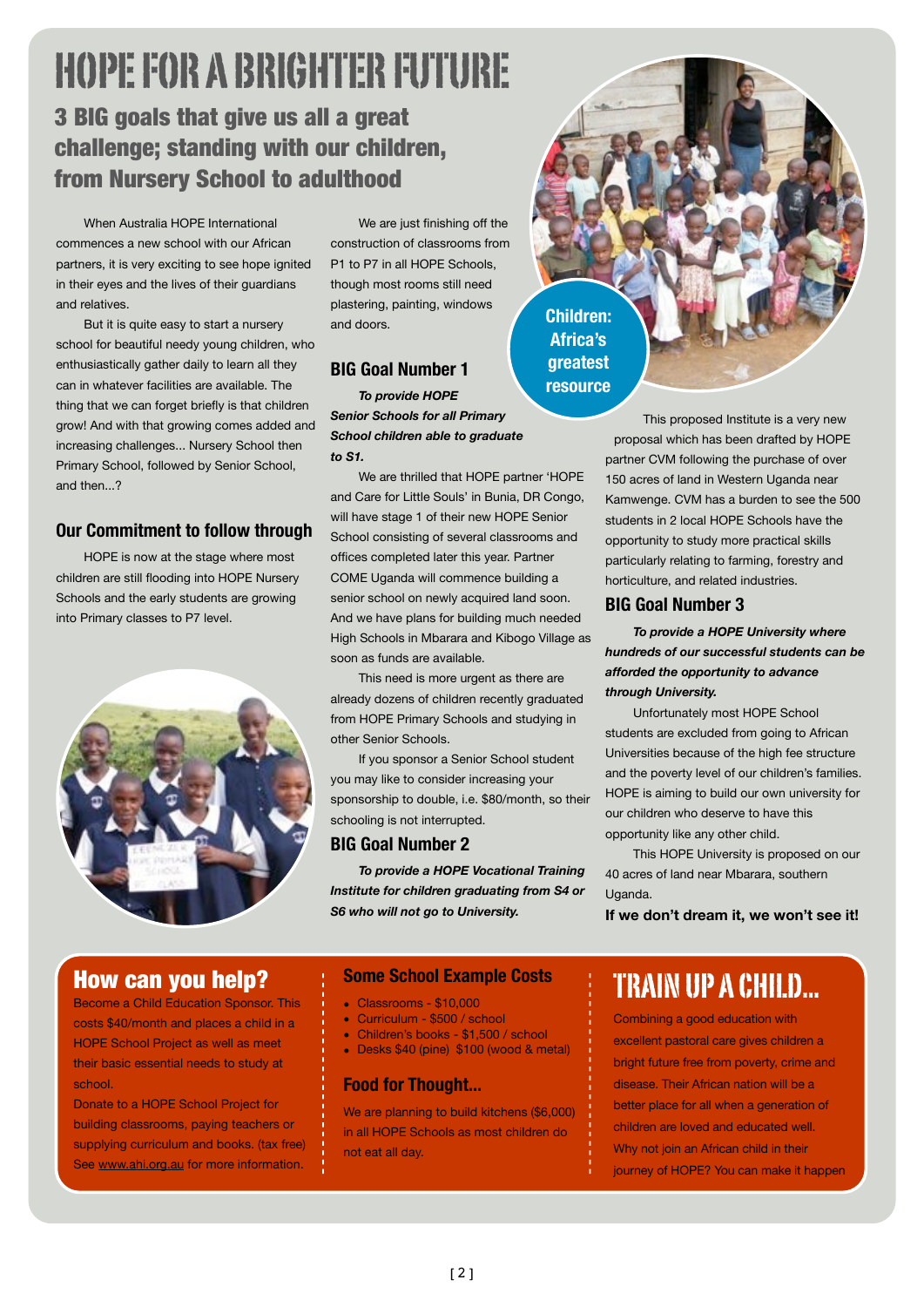

# NEWS SNIPPETS FROM OUR PROJECTS

**We do not have space here to share all the great things that are happening in East Africa, but these few items paint a part of a bigger picture of how well being comes as Australian love and generosity flow.**

*Kaazi Twinomujuni, president of CVM reports* that the number of HOPE student deaths each year has reduced from 4 to nil. We are thrilled that slowly the curse of poverty in Kibogo village is waning. Malnutrition and treatable diseases are more in check as the HOPE School development advances with so many positive spin off benefits impacting the whole community. Around 90 children are treated medically each term.

A pineapple plantation has been established on part of the newly acquired 7 acres of school land. And a 'Muzungu (whites) Lodge' is being constructed for housing Australian visitors to this village project.

On nearby Kyabyoma HOPE Nursery School, a Eucalyptus Forestry Project is planted on several acres of newly acquired land for future school development. This project will supply fuel for hundreds of cooking fires in the neighboring town which has run out of fuel for the hundreds of cooking fires.

*Lulenti and Mary Ssali* from 'Hope for the Hurt' are joining of our majority of partners to own their own house. HOPE has supported nearly all partners to have their own home as part of our support for the great work they do in the field. The homes are usually small 3 roomed brick structures, but the savings of rent are significant.

The Ssali's have bought land and have bricks and materials ready to start building. \$4,000 is still needed to construct the house. It will be a joyous day to move in as the couple have lived separately all year following Mary's hip replacement due to the poor conditions of their current rented house.

**Bron Lang** has been volunteering in Mbarara for over 6 months as our Liaison Officer. As well as receiving numerous proposals and twice a bridesmaid, she is making an invaluable contribution to assisting the many projects with partner RWC - Children's Trust.



**Suzi to visit Congo Project:** In October The HOPE Complex School in Bunia, DRC, will receive a visit from SA teacher Suzi Tan. On her 4th trip to Africa, the war orphans of Bunia will be greatly encouraged to know they are loved and thought of from far on the other side of the world.